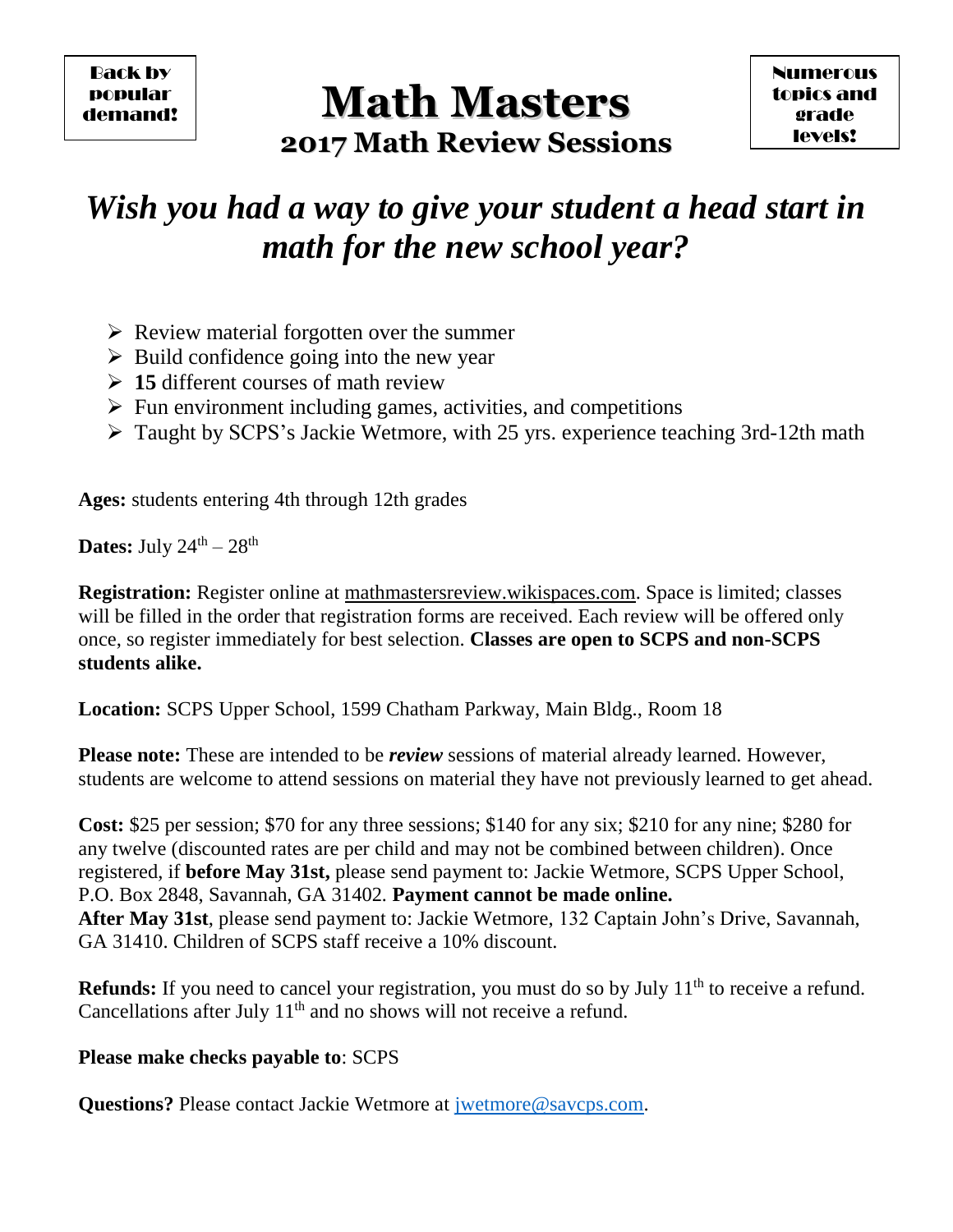## **Course Descriptions**

- **Session 1: Elementary Math Masters, Part 1** (offered Monday, July 24<sup>th</sup>, at 9:00 am) Interpreting data from graphs; representing data with graphs; fractions – drawing fractional parts, equivalent fractions, expressing in simplest form, comparing and ordering, adding and subtracting; solving word problems
- **Session 2: Elementary Math Masters, Part 2** (offered Monday, July 24<sup>th</sup>, at 10:00 am) Adding and subtracting whole numbers, multiplying by 1 and 2 digit numbers, dividing 2 and 3 digit numbers by 1 digit divisors, translating words to numeric expressions, strategies for solving word problems
- **Session 3: Elementary Math Masters, Part 3** (offered Monday, July 24<sup>th</sup>, at 11:00 am) Place value – reading, writing, comparing, ordering, rounding; decimals – comparing, ordering, adding, subtracting, rounding; strategies for solving word problems; money word problems including computing price and making change
- **Session 4: Conceptual Geometry Masters** (offered Tuesday, July 25<sup>th</sup>, at 9:00 am) Perimeter and circumference; area of a circle, rectangle, square, triangle, parallelogram; volume of a cube, box, cylinder; complementary and supplementary angles; classifications of angles and triangles; symmetry
- **Session 5: Probability and Statistics Masters (offered Tuesday, July 25<sup>th</sup>, at 10:00 am)** Mean, median, mode, range, interpreting data from graphs, real world data experiment (with Skittles) to create data and graphs, sample space, fundamental counting principal, probability of an event
- **Session 6: Advanced Decimals Masters** (offered Tuesday, July 25 th, at 11:00 am) Decimal place value; adding, subtracting, and multiplying decimals; dividing decimals by whole numbers; dividing decimals by decimal numbers; converting between decimals and fractions
- **Session 7: Advanced Fractions Masters (offered Wednesday, July 26<sup>th</sup>, at 9:00 am)** Adding and subtracting with and without a common denominator, multiplying and dividing, converting between improper fractions and mixed numbers; adding, subtracting, multiplying, and dividing mixed numbers
- **Session 8: Integers Masters (operations with positive & negative numbers) (offered Wed., July 26th, at 10:00 am)** Adding, subtracting, multiplying, and dividing positive and negative numbers; Integers on the number line; comparing and ordering; absolute value; plotting positive and negative ordered pairs in the x-y plane
- **Session 9: Percents Masters** (offered Wednesday, July 26<sup>th</sup>, at 11:00 am) Converting between decimals and percents; converting between fractions and percents; finding three types of missing components in percent problems; word problems calculating tax, total price, and sales prices
- **Session 10: Pre-Algebra Masters, Part 1** (offered Thursday, July 27<sup>th</sup>, at 9:00 am) Solving one-step equations; solving two-step equations with addition/subtraction and multiplication/division; order of operations; evaluating algebraic expressions; radicals; exponents
- **Session 11: Pre-Algebra Masters, Part 2** (offered Thursday, July 27<sup>th</sup>, at 10:00 am) Polynomials; identifying like terms and combining like terms; adding and subtracting polynomials; Distributive Property; rules for exponents; multiplying polynomials; multiplying binomials by FOIL method; Pythagorean Theorem
- **Session 12: Word Problem Masters** (offered Thursday, July 27<sup>th</sup>, at 11:00 am) Strategies for setting up and solving word problems, translating word phrases into variable expressions, creating equations to fit real world data (math modeling), graphing with x/y chart, graphing with graphing calculator
- **Session 13: Algebra Masters, Part 1 (this content also on SAT/PSAT)** (offered Friday, July 28th, at 9:00 am) Slope, creating equations of lines, slope-intercept form, point-slope form, standard form, functions, domain, range, x-intercept, y-intercept, graphing linear equations, graphing linear inequalities
- **Session 14: Algebra Masters, Part 2 (this content also on SAT/PSAT)** (offered Friday, July 28th, at 10:00am) Solving various types of equations for unknown - proportions, linear equations, rational equations, absolute value equations, radical equations, quadratic equations; systems of equations; systems of linear inequalities
- **Session 15: Algebra Masters, Part 3 (this content also on SAT/PSAT)** (offered Friday, July 28th, at 11:00am) Factoring, greatest common factor, binomial factoring (difference of squares, difference of cubes, sum of cubes), trinomial factoring, factoring by grouping, Quadratic Formula